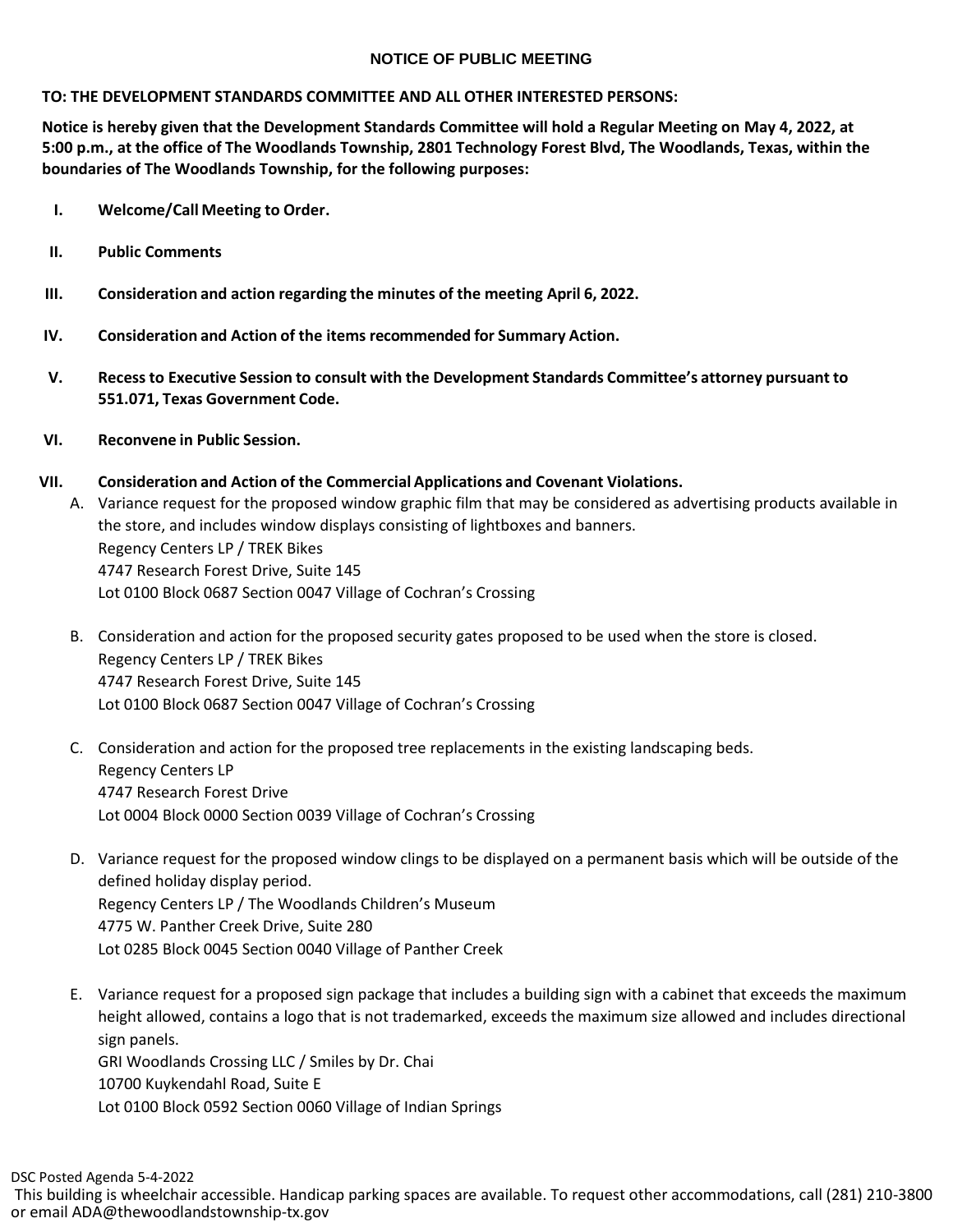F. Variance request for the proposed parking lot LED lighting upgrade that exceeds maximum foot candle level allowed at the property line. The Crossing Church 6265 Shadowbend Place Lot 0220 Block 0687 Section 0047 Village of Cochran's Crossing

## **VIII. Consideration and Action of the Residential Applications and Covenant Violations.**

- 1. Consideration and action for a conceptually proposed new home construction, that includes a variance request for the walkway at the front to exceed the maximum width allowed. Ashton & Allie Adams 46 Palmer Crest Lot 03, Block 03, Section 55 Village of Cochran's Crossing
- 2. Variance request for proposed attached patio cover that does not respect the rear 20 foot setback. Eric Trammel 75 South Bardsbrook Circle Lot 07, Block 02, Section 39 Village of Sterling Ridge
- 3. Variance request for proposed pool with pool equipment that may cause negative impact. Adam Peterson 3 Yellowstar Court Lot 13, Block 01, Section 29 Village of Creekside Park West
- 4. Variance request for a proposed roof that is not an approvable color per the Development Criteria for Section 12 Creekside Park. Daniel Lopez 19 Prairie Falcon Court Lot 28, Block 01, Section 12 Village of Creekside Park
- 5. Variance request for a proposed patio cover with fireplace that does not respect the rear 15 foot setback. Bruce Bramlett 266 Tortoise Creek Place Lot 72, Block 01 Section 08 Village of Creekside Park
- 6. Variance request for a proposed pool and integrated planter box that exceeds the maximum allowed hard surface area. Troy K Walker 67 Silvermont Drive Lot 05 Block 1, Section 26 Village of Sterling Ridge
- 7. Variance request for a proposed storage shed that exceeds the maximum allowed height. Zachary Stornant 38 Davis Cottage Court Lot 87 Block 02, Section 03 Village of Harper's Landing in College Park
- 8. Variance request for concept approval for a proposed addition that exceeds the maximum living area allowed by the Development Criteria for Section 56 Village of Alden Bridge. Derek McCoy 30 Glentrace Circle Lot 19 Block 01 Section 56 Village of Alden Bridge

DSC Posted Agenda 5-4-2022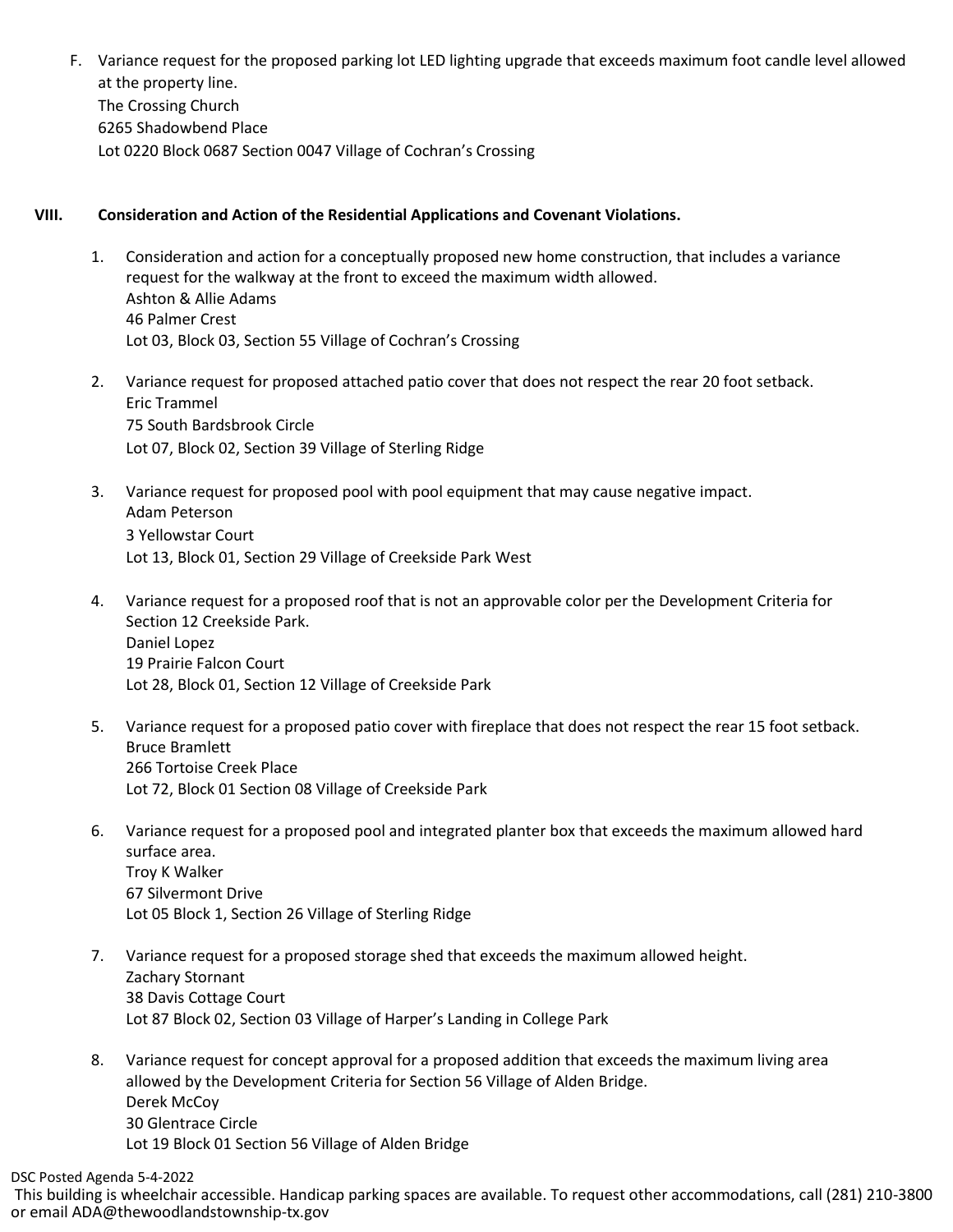- 9. Variance request for concept approval for a proposed addition that exceeds the maximum living area allowed by the Development Criteria for Section 93 Village of Alden Bridge. David Rivera 10 North Flickering Sun Circle Lot 89 Block 01 Section 93 Village of Alden Bridge
- 10. Variance request for a proposed above ground spa that does not respect the rear ten foot easement. John Raymos Jr 98 North Mews Wood Court Lot 18 Block 3, Section 10 Village of Grogan's Forest in College Park
- 11. Variance request for existing pavers that do not respect the side five foot easements. Eric J Amundsen 34 West Fairbranch Circle Lot 65 Block 01 Section 44 Village of Alden Bridge
- 12. Request for approval for a Home Business Online Crafts Tatiana Bueras 50 Prairie Oak Drive Lot 13 Block 01, Section 15 Village of Harpers Landing in College Park
- 13. Request for approval for renewal of a Home Business Management Consulting Services William B. Watkins 11 Serenity Woods Place Lot 10 Block 03, Section 13 Village of Alden Bridge
- 14. Request for approval for renewal of a Home Business Translation services Jane Ellis 107 South Plum Crest Circle Lot 02 Block 02, Section 64 Village of Alden Bridge
- 15. Request for approval for a Home Business Marriage and Family Therapist Leonna Chodos 18 South Hawthorne Hollow Circle Lot 82 Block 01 Section 86 Village of Alden Bridge
- 16. Request for approval for renewal of a Home Business Counseling/Therapy; Adult/Adolescent Psychotherapy Ronald Gravis 27 Wintergrass Place Lot 07 Block 01 Section 41 Village of Alden Bridge
- 17. Request for extension for a project that includes retaining walls, firepit, summer kitchen, fireplace, patio cover and swimming pool. Miguel Angel Negrete Sordo 242 Greylake Place Lot 22 Block 01, Section 98 Village of Sterling Ridge
- 18. Consideration and Action to proceed with legal action, regarding failure to comply with the Covenants and Standards for outstanding violations on the property.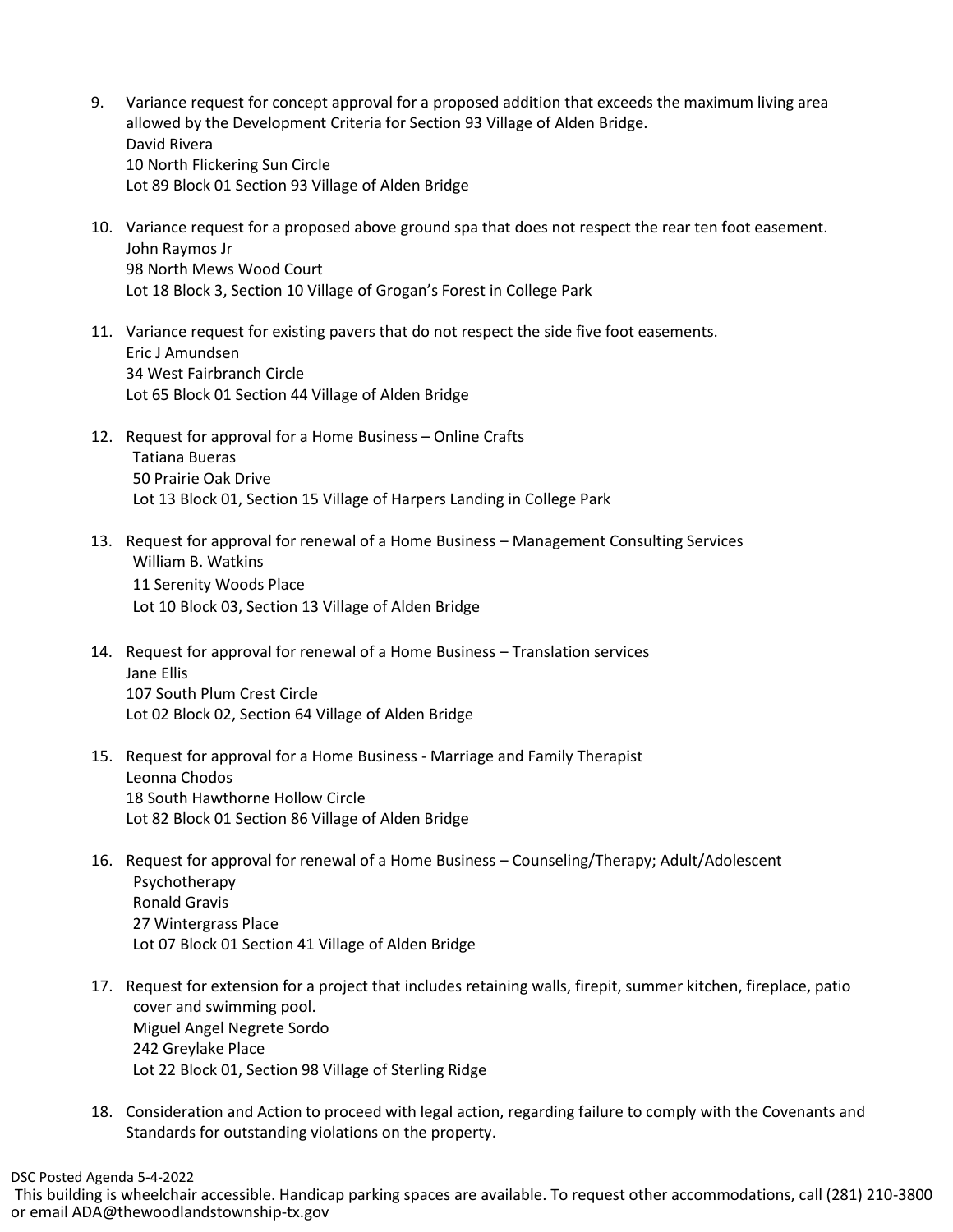Jody M & Lindsay D Bull 150 South Arrow Canyon Circle Lot 17, Block 1, Section 3 Village of Creekside Park

- 19. Consideration and Action to proceed with legal action, regarding failure to comply with the Covenants and Standards for outstanding violations on the property. Romeo Estuardo Dubon 39 Millport Drive Lot 49, Block 1, Section 40 Village of Alden Bridge
- 20. Consideration and Action to proceed with legal action, regarding failure to comply with the Covenants and Standards for outstanding violations on the property. Nashi Jaen Estrada Hochstrasser & Claudia Tatiana Espinoza Fernandez 7 Loxanhachee Place Lot 65, Block 1, Section 4 Village Creekside Park
- 21. Consideration and Action to proceed with legal action, regarding failure to comply with the Covenants and Standards for outstanding violations on the property. Jacqueline G Iniguez 83 West Wading Pond Circle Lot 21, Block 1, Section 8 Village of Creekside Park West
- 22. Consideration and Action to proceed with legal action, regarding failure to comply with the Covenants and Standards for outstanding violations on the property. James R Johnson 200 Bristol Bend Circle Lot 26, Block 3, Section 8 Village of Alden Bridge
- 23. Consideration and Action to proceed with legal action, regarding failure to comply with the Covenants and Standards for outstanding violations on the property. Monique M Koll 254 Tortoise Creek Place Lot 75, Block 1, Section 8 Village of Creekside Park
- 24. Consideration and Action to proceed with legal action, regarding failure to comply with the Covenants and Standards for outstanding violations on the property. Marco A Sanchez 15 East Wading Pond Circle Lot 4, Block 1, Section 8 Village of Creekside Park West
- 25. Consideration and Action to proceed with legal action, regarding failure to comply with the Covenants and Standards for outstanding violations on the property. Miguel A N Sordo 242 Greylake Place Lot 22, Block 1, Section 98 Village of Sterling Ridge
- 26. Consideration and Action to proceed with legal action, regarding failure to comply with the Covenants and Standards for outstanding violations on the property. Keith M Wolf 107 West Arbor Camp Circle Lot 58, Block 1, Section 4 Village of Creekside Park
- 27. Consideration and Action to proceed with legal action, regarding failure to comply with the Covenants and

DSC Posted Agenda 5-4-2022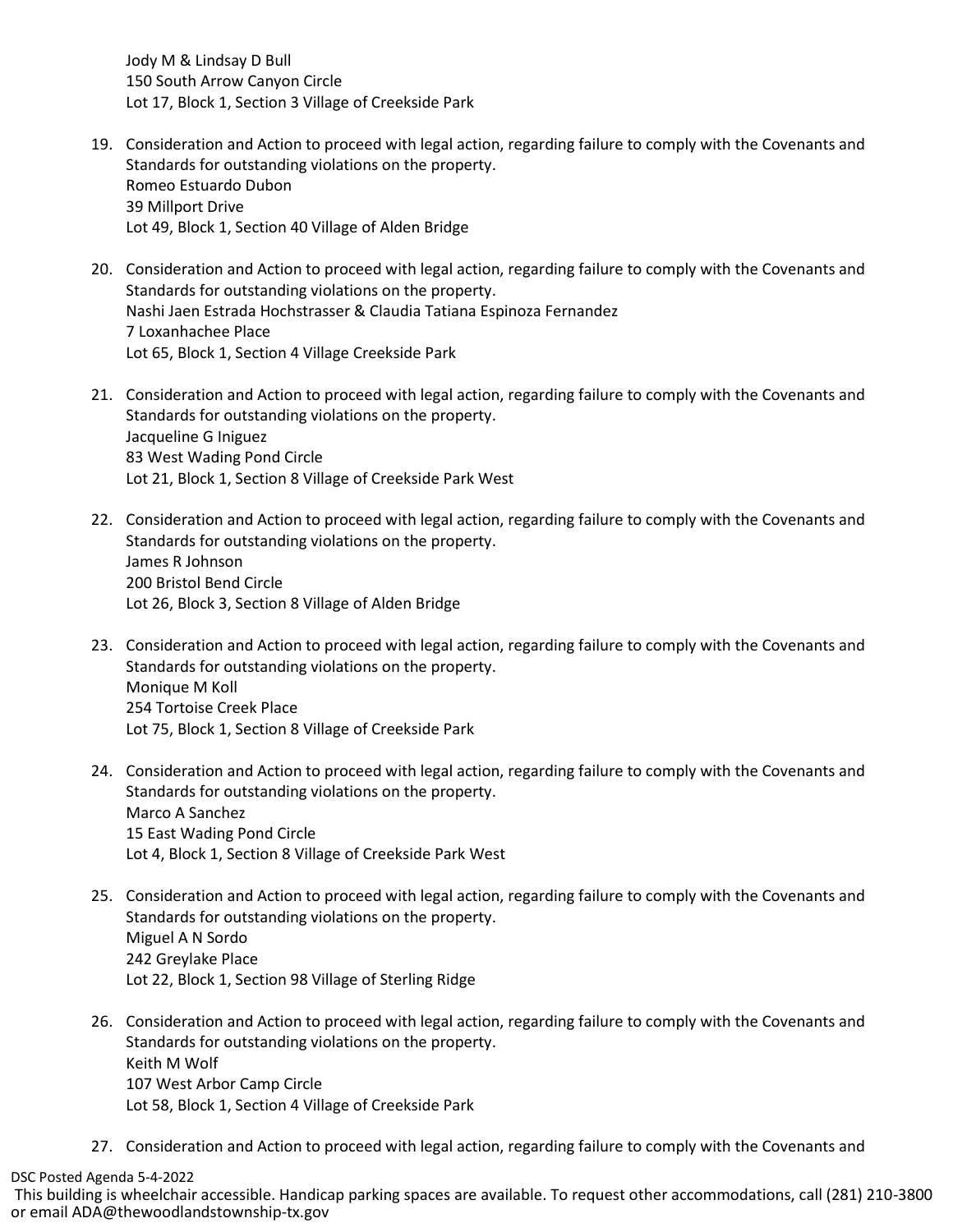Standards for outstanding violations on the property. Morgan Clark 74 North Misty Dawn Drive Lot 45, Block 2, Section 5 Village of Harper's Landing at College Park

- 28. Consideration and action regarding the approved rehearing for existing walkways that exceed the maximum width of four feet allowed, are not located a minimum of one foot from the property lines and exceed the maximum hard surface area allowed on the lot, that was previously disapproved by the Development Standards Committee on January 5, 2022. Ahmad R Sahebjami 146 Golden Autumn Place Lot 12 Block 03 Section 84 Village of Alden Bridge
- 29. Consideration and action to appeal the Residential Design Review Committee's action that disapproved the color change for the house as it was not in keeping with the neighborhood character and may cause a negative impact. Gaston Norberto Raggio 38 Wyckham Circle Lot 17 Block 1, Section 63 Village of Sterling Ridge
- 30. Variance request for a proposed replacement deck that will extend over the ten foot side platted building line. Robert J. Falast

3 Dukedale Drive Lot 20 Block 02 Section 36 Village of Alden Bridge

- 31. Variance request for a proposed solar roof that may not be an approved roofing material, may not be in keeping with the neighborhood character and may cause a negative impact to the neighbors. Christopher Havey 11 Player Pond Place Lot 17 Block 2, Section 23 Village of Sterling Ridge
- 32. Variance request for a fence that exceeds the maximum height allowed. John Ford IV 50 South Garnet Bend Lot 24 Block 01, Section 08 Village of Sterling Ridge
- 33. Variance request for a fence that exceeds the maximum height allowed. Anand Viswanath 54 South Garnet Bend Lot 23 Block 01, Section 08 Village of Sterling Ridge
- 34. Variance request for a proposed pergola, summer kitchen and paving that will exceed the maximum allowed hard surface area of 45%. Patrick James Hennessey Jr 22 Orchard Pines Place Lot 08 Block 03 Section 56 Village of Alden Bridge
- 35. Variance request for a proposed patio cover with summer kitchen and outdoor sink that does not respect the 20 foot rear setback. and the plans are not sealed as required by the Standards. Alcema Investments LLC 133 Lara Night Court Lot 04, Block 01, Section 38 Village of Creekside Park West

DSC Posted Agenda 5-4-2022